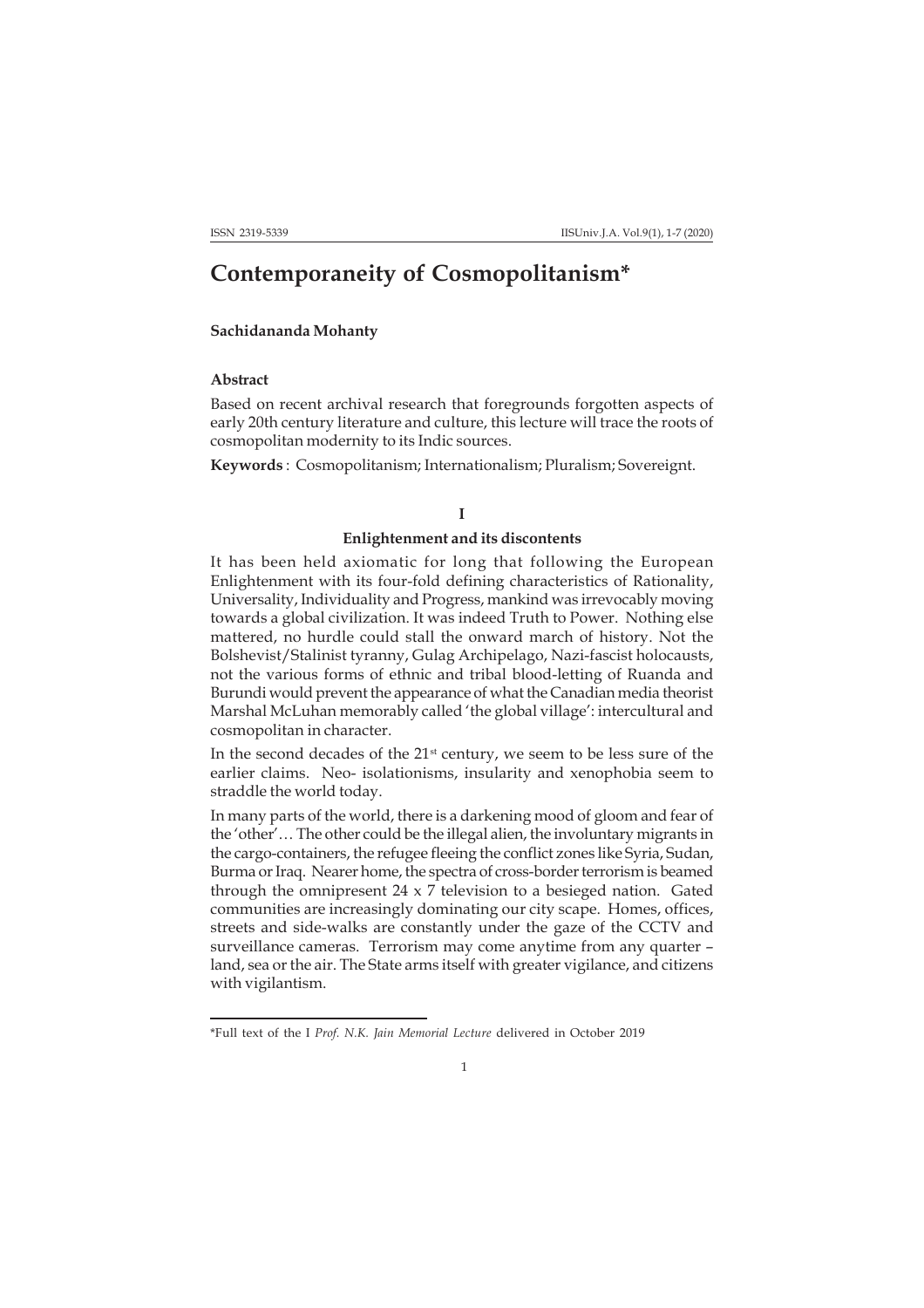Economic slow-down and a looming crisis in the financial market add menacingly to panic and fear. The national icon today is the security expert, the intelligence operative, the military man and the Special Forces: denizens of the shadowy zones. They are our saviors, the guardian angels of modern Nation State. Repeat telecasts of images on prime-time television heightens ubiquitous anxiety and fear. The enemy lurks within and outside. It is invisible, ominous, predatory and diabolical. Only advanced weaponry, anchored to a robust and masculine state apparatus can save the day! The home and the world in Tagorean terms, are insistently marked by insularity and xenophobia.

What is the future of cosmopolitanism in such a milieu? What vision of the true international order may we embrace in our troubled times? The spirit of welcome and the Kantian sense of hospitality, the crossing of cultural boundaries and barriers that underlie cosmopolitanism from the time of Greek philosophers like Diogenes has given way to balkanized cities and States like Lebanon, Yemen, Cyprus and Sudan. Asked about the absence of the weapons of mass-destruction at the end of Gulf War-II the United States Defense Secretary is said to have replied in Orwellian double speak: "The absence of evidence is not the evidence of absence".

*The Times of India* date marked 30 October 2019 reports under the following headline:

## *Baghdadi buried at sea like Osama, say US officials.*

Attention focused as well as an unknown dog, likely a Belgian Malinois, a breed favored by the military which chased Baghdadi into a tunnel under the complex, and cornered him before he detonated his suicide vest. Trump praised the dog on Sunday as 'beautiful' but military officials said any information about it, including name was secret. 'It's classified. We are protecting the dog's identity said Joint Chief of Staff, Chairman General Mark Milley…'

The dog whose nom-de-guerre is K-9 becomes thus an agent of retribution. At the same time, it epitomizes the ultimate insult to the canine population. 'Baghdadi', said Trump, 'died like a dog'.

## **II**

## **Totalized Paranoid**

The current scene brings to mind England during the Edwardian era from 1901 to 1910 to be precise. Popular spy fiction of the era may yield significant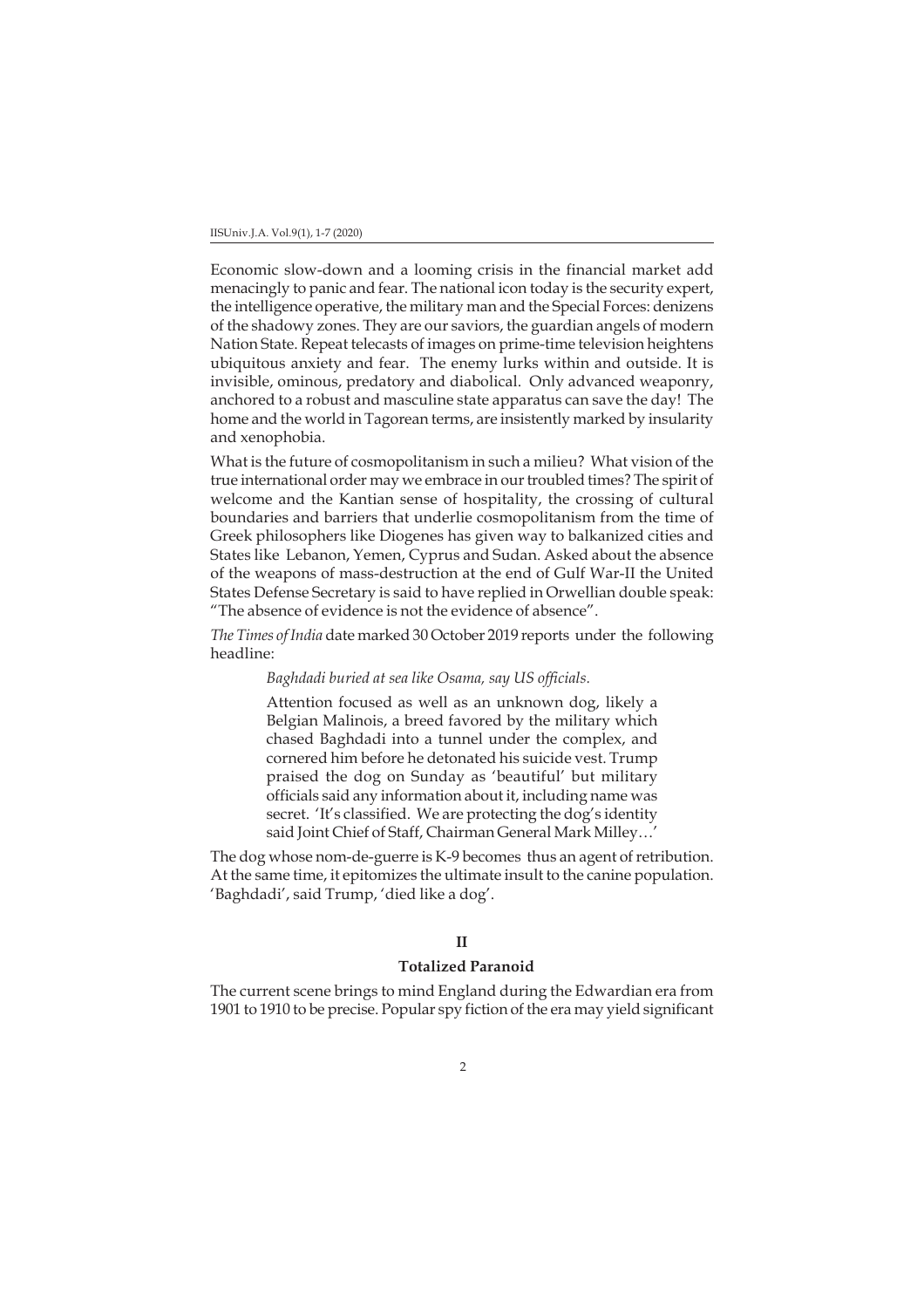insights. Dominant narratives of Imperial England during the key days of the British Empire were characterized by 'an assertive, confident and expansive genre'. H. Rider Haggard's *She* and *King Solomon's Mines* as well as the science fiction of H.G. Wells' *The Invisible Man*, *The Time Machine* or *The Island of Dr. Moreau* heralded the triumph of Victorian exploration and scientific adventure.

The enemy in Edwardian spy and counter spy fiction is invariably the French and the German who must be watched relentlessly by a fearful and fearladen citizenry on the English Coast. England in the British 'invasion narratives' is singularly vulnerable. The spy fiction of the era typifies 'an increasingly insular, even paranoid genre, stressing vigilance and protection against invasion'.<sup>1</sup> The iconic hero of the Edwardian spy fiction is not the counterpart in Fredrick Forsyth's *The Day of the Jackal* ( Hutchinson & co, U.K.1971) who gains our sympathy for his failure to assassinate the President of the French Republic, modelled after General Charles De Gaulle. The spy fiction of the earlier era instead proclaims 'Britain prospects as bleaker and its enemies as more monstrous'. In the words of critic Thomas Hitcher, the Edwardian counter spy fiction by supporting a host of villains hidden among the unspecifying population, added to this xenophobic attitude, ( Hitchner 413) a dose of which Clive Bloom graphically portrayed as 'totalized paranoid: 'There is no knowing who is the enemy' ('therefore presume all are the enemy'),( Bloom 4), an attitude not dissimilar to our own times.

## **III**

#### **Jihad vs the Mc World**

In the aftermath of the collapse of the Soviet Empire in the late eighties of the last century, what Francis Fukuyama described as 'the end of history', and the supposed victory of global capitalism, four primary imperatives, in Benjamin Barber's words, propelled the vision of the Mc World. He spelt this out, initially in his 1992 article in *The Atlantic* and later in his 1995 book entitled *Jihad and the Mc World.* Both according to Barber, were coercive, tyrannical and antidemocratic in character. The four drives, namely, the market imperative, a resource imperative, an information technology imperative and an ecological imperative led to the shrinking of the national borders and 'achieved a considerable victory over factiousness and particularism'. 'Yesterday's wishful cry for one World' Barber concluded has yielded to cry of Mc World'.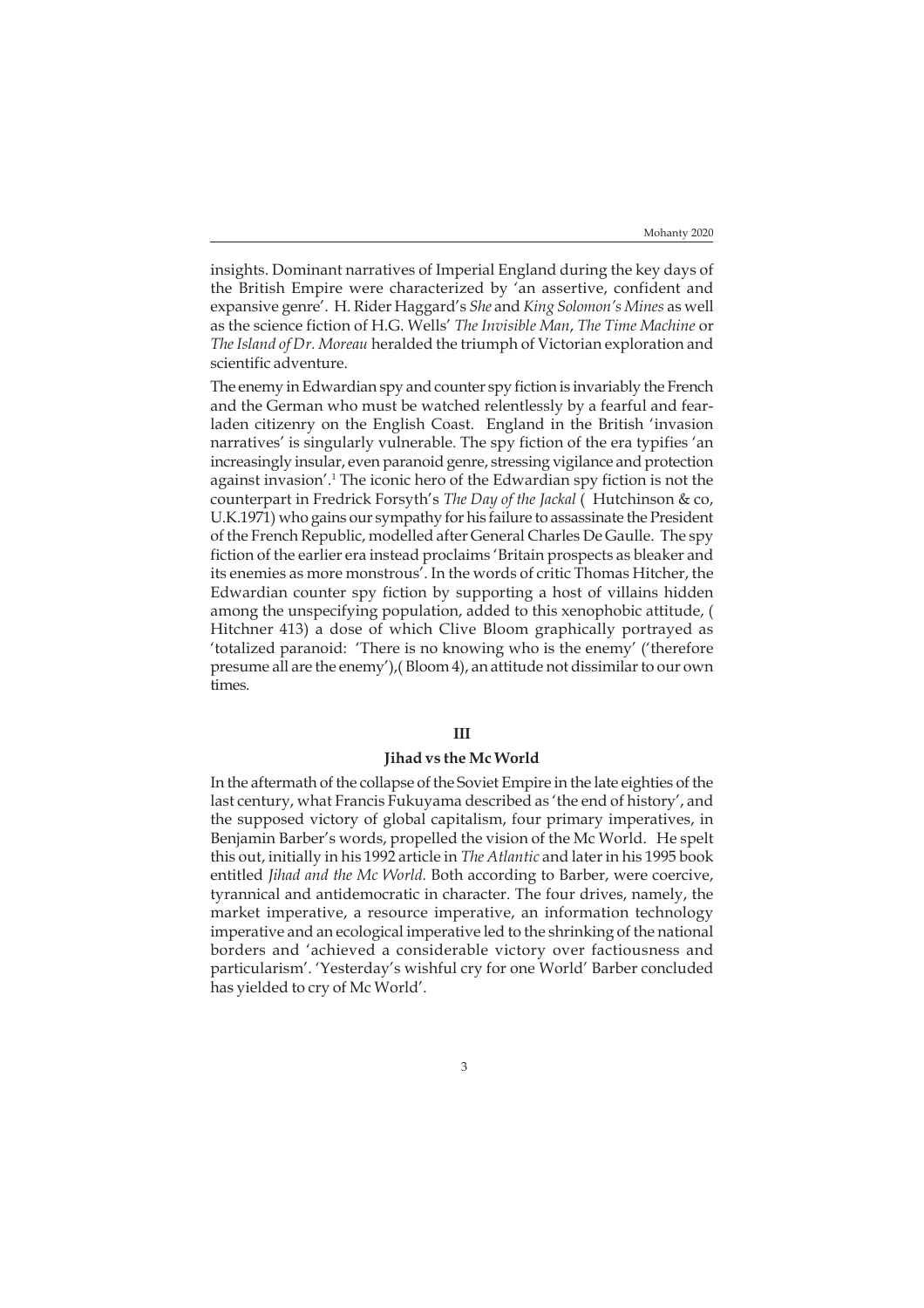On the other hand, technology futurist Jamie Metzl, writing in the *Harvard Journal of Law and Technology*, summer 1996, maintains that the conflict between Mc World's corporate sovereignty vs the Jihadi cult based on ethnic and religious fundamentalism, represents 'to Barber two colossal forces battling to define the individual and her relation to a changing world... .' As Metzl comments apply: 'The image the author suggests to capture the world of the late 20th Century, is neither the machete wielding Hutu or the Kentucky Fried Chicken (KFC) restaurant in Xian, China, but instead the Serb sniper tapping his Reeboks to Madonna on his Sony Walkman as he picks off the Muslim inhabitants of Sarajevo'. Thus, both Jihad and McWorld are not only inimical to democracy but also to cosmopolitanism. Neither the Mc World nor Jihad can be the answer to the contemporary crisis of cosmopolitanism.

#### **IV**

## **Trajectories**

The contemporary understanding of cosmopolitanism comes primarily through Western scholarship. Etymologically the term comes from two Greek words, 'Cosmos' and 'Poleitus' meaning 'citizen of the world'! Sheldon Pollock, the Chicago Sanskritist, speaks of two kinds of cosmopolitanism, based on two hegemonic linguistic empires: Sanskrit- based empire which according to him was more benign, and the Latin based one that was more hegemonic. (Pollock 591-625) Nick Stevenson, in turn, maintains that cosmopolitanism is concerned with the 'transgression of ethical boundaries and markers, development of intercultural relationship'.3

Does cosmopolitanism efface all local particulars and group identities? In his pivotal book *Multiculturalism and the Politics of Recognition*, Princeton Univ. Press, 1994. Canadian Philosopher Charles Taylor argues that cultural institutions should recognize group identities as part of multicultural education. Similarly, Anthony Appiah in his *Identity against Culture: Understanding of Multiculturalism, 1994* points to a common set of institutions and common cultures in addition to pluralistic identities. Both suggest that pluralism in civic planning is of vital importance. Thus, Taylor and Appiah seem to underline the need to exploring alternate sources of cosmopolitanism, commensurate with modern civic living especially in the West.

The limitation of the Western understanding of cosmopolitanism, as defined above, could be overcome viewed from the perspective of Indic sources and understanding.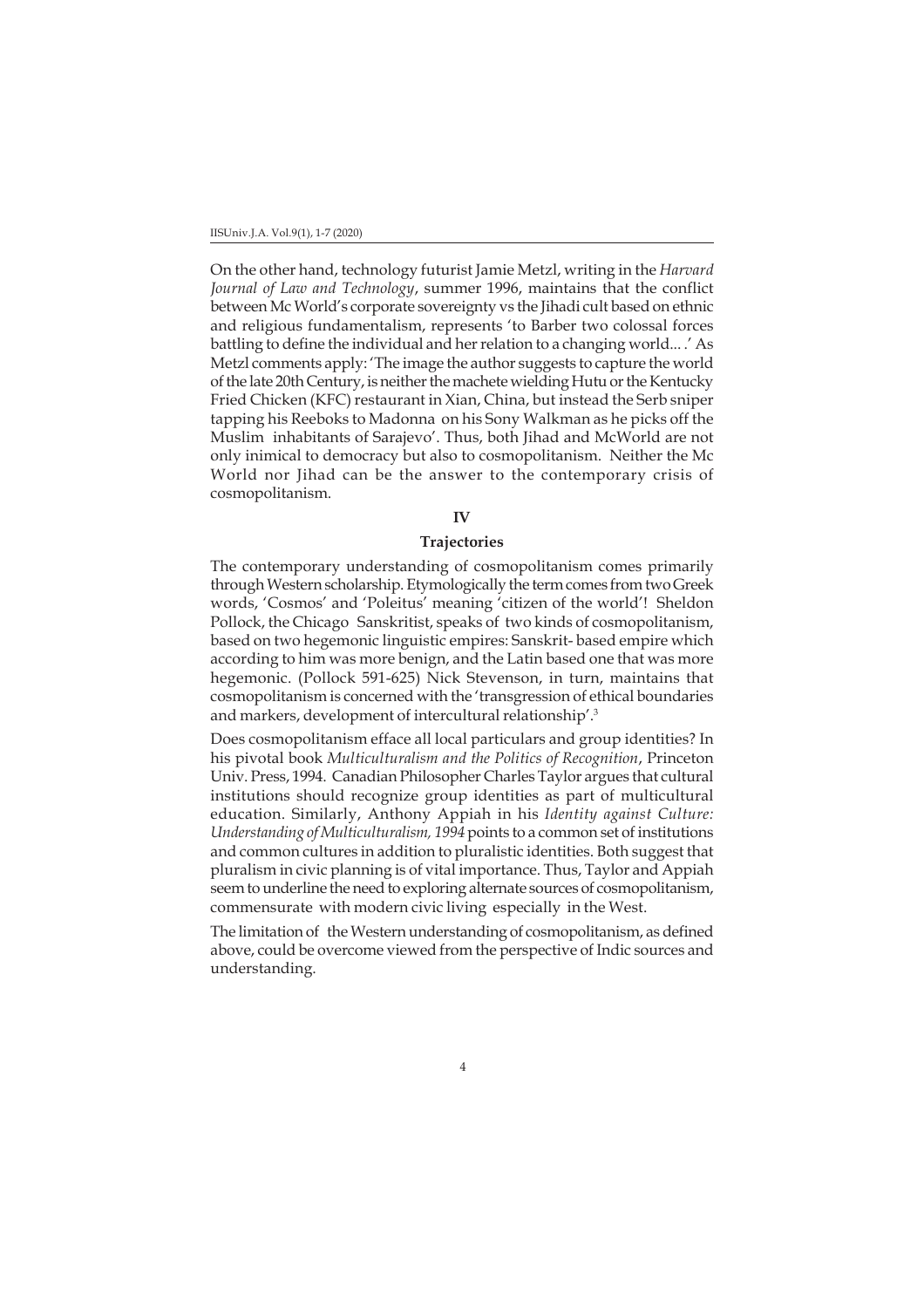#### **Forgotten Sources : Indic Approaches to Cosmopolitanism**

It is the context that invoking some of the overlooked insights from cosmopolitan- cultural travels during the early 20th Century advances our thinking through the varied lenses of mysticism, friendship, politics and culture. Writers narrated here have attempted to recognize and overcome East-West binaries in favor of a greater communitarian life built on shared beliefs and life value. It is perhaps in this direction that we need to move forward.

By following Rabindranath Tagore's conceptions, for example, we could arrive at the following postulates which may serve as principles contrary to Western cosmopolitanisms:

- 1) Fearless reasoning for freedom. We may recall his *Gitanjali* in this regard.
- 2) To consider the world as an essential part of oneself.
- 3) Belief in the overcoming of cultural boundaries in favor of the 'universal human'.
- 4) Belief in cultural specificity and universalism, i.e. 'If I wish to understand world literature, I must understand Bangla Literature' Not to obliterate of local literature, the Indian language for the primacy of English language and literature, not to espouse the so called 'global modern' that dominates our cultural scene today.
- 5) And thus, tradition and modernity, the local and the global go hand in hand in this alternative cosmopolitanism.

I trace such a cosmopolitanism to the Indic sources, to the following key figures that straddled the literary-cultural scene of the early 20<sup>th</sup> century India. They follow the Tagorean postulates and avoid the binaries of the Western Enlightenment, underlined in the first part this article

James Cousins (1873 – 1956).

Paul Richard (1874 – 1967)

Dilip K. Roy (1897 – 1980) – artist, singer, poet, cultural ambassador.

Rabindranath Tagore (1861 – 1941).

Ananda Coomaraswamy (1877 – 1947)

Taraknath Des (1884 – 1947).

Sri Aurobindo (1872 – 1950).

Seen together, these and allied thinkers promote a theory and practice of cosmopolitanism which transcend the binaries of Western modernity and can be applicable to our own milieu.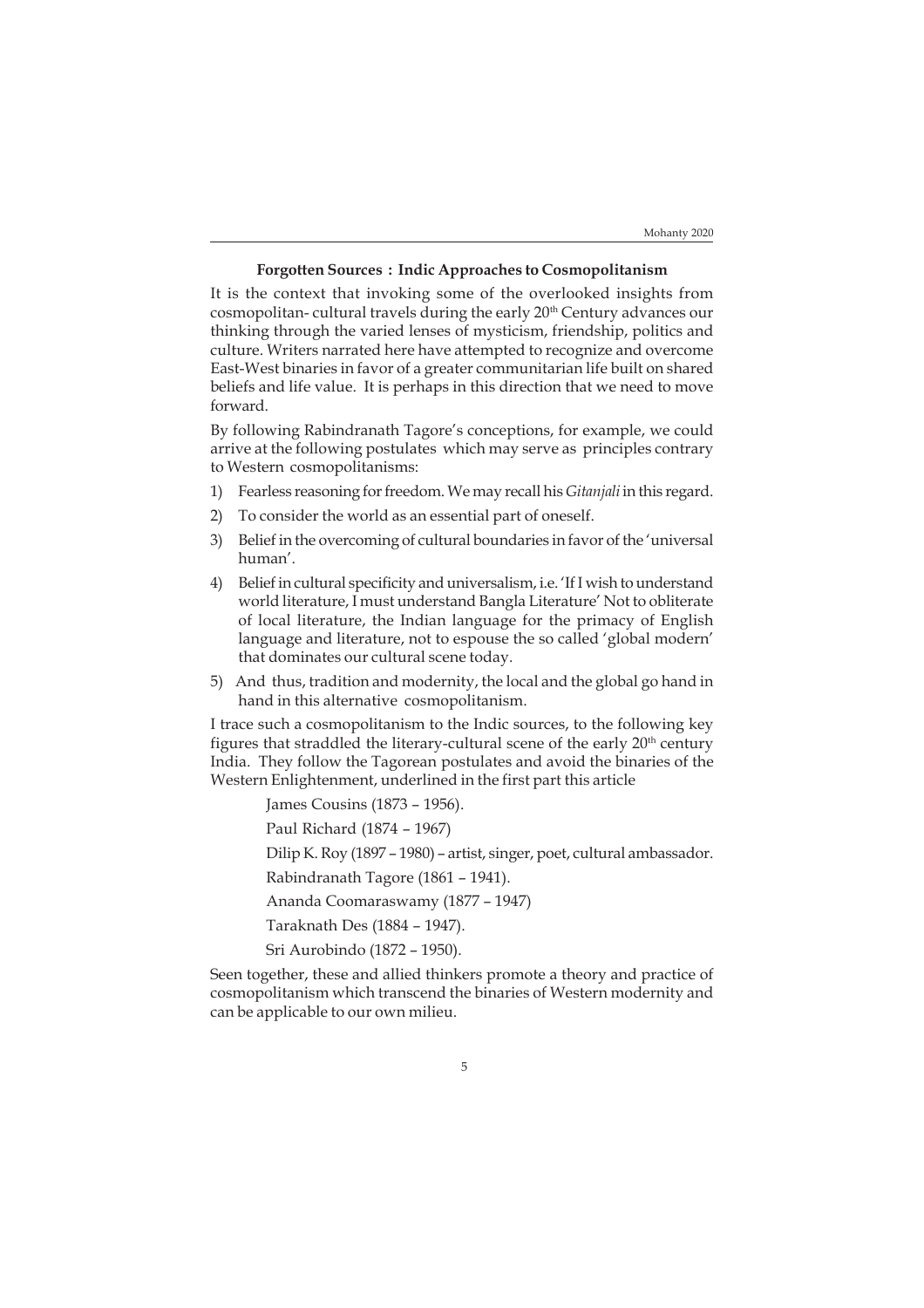

Rabindranath Tagore



Tagore, Paul Richard & Mirra Alfassa



1930 (Photo-Credit : Michel Paul Richard)



James H. Cousins (Sketch by Mirra Alfassa)

## **Summing Up**

We have thus come a long way from the philosopher Diogenes 'Citizen of the World' concept to Immanuel Kant's principle of cosmopolitanism law/ right spelt out his 1795 essay 'Perpetual Peace: A Philosophical Sketch! These concepts need to be added to the liberal notions of universal hospitality and right of resort that mankind has attempted to enshrine in international life and behavior without uniform success.

The works of critics like Taylor and Appiah, as we have seen, have deepened our understanding of cosmopolitanism, especially the manner in which the Western States and civic communities are urged to harmonize competing drives: Between provincial and national identities, between pluralism and internationalism, between the local and the global, and finally between tradition and modernity. Similarly, with the help of recent publications like *Beyond Cosmopolitanism: Towards Planetary Transformations,* (Springer 2017) we could proceed to chart out newer pathways towards alternative cosmopolitanisms, based on a true dialogue of civilizations.

## **Works Cited**

- Appiah Anthony, *Identity against Culture: Understanding of Multiculturalism, 1994*
- Bloom, Clive. Ed. *Spy Thrillers*: *From Buchan to Le Carre*, New York: St. Martin's, 1990. Print.
- Denning*,* Michael*. Cover Stories: Narrative and Ideology in the British Spy Thriller*, London: Routledge, 1987.Print.
- Hitchner, Thomas, 'Edwardian Spy Literature and the Ethos of Sportsmanship: The Sport of Spying', *English Literature in Transition*, 1880, Vol. 53, No. 4, 2010.Print.